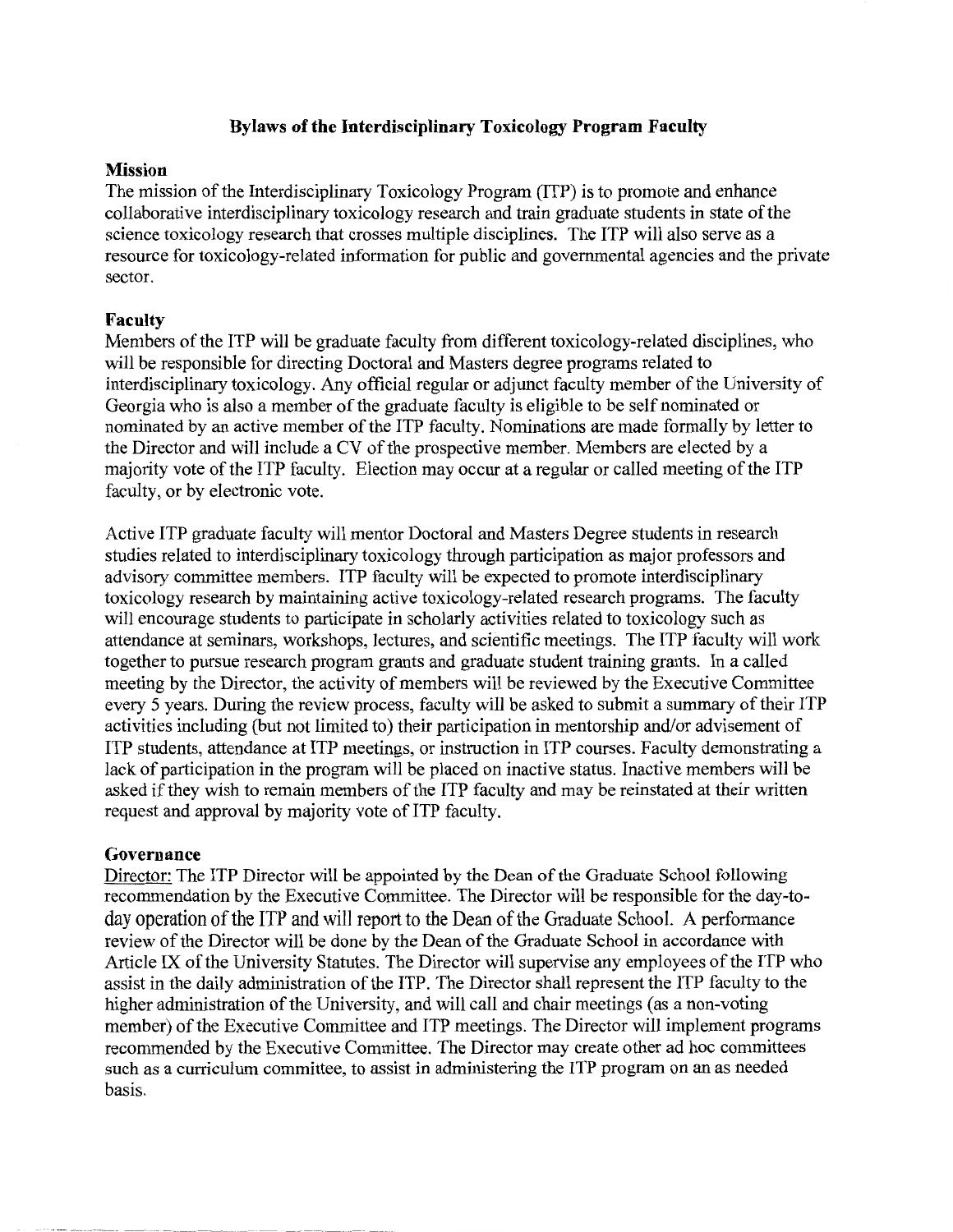Executive Committee: Activities of the ITP program will be governed by an Executive Committee consisting of one active ITP faculty member representing a participating College or School. Executive Committee members currently include one faculty member from the College ofVeterinary Medicine, the College of Pharmacy, the College of Agricultural and Environmental Sciences, Warnell School of Forestry and Natural Resources, and the College of Public Health. Executive Committee members will be added or subtracted as their College's or School's participation in the ITP would dictate. The ITP Director will serve as the Chair of the Executive Committee (as a non-voting member). Representatives to this committee will be selected from, and by, the active ITP faculty in the respective College or School to serve for a 3-year term. The duties of the Executive Committee include fiscal and programmatic oversight of the ITP including: the approval of annual ITP graduate assistantships, the approval of any ITP grant awards, the development/implementation of an ITP seminar series, review of faculty membership, and advisement of overall ITP planning and direction. A simple majority (excluding the Director) shall constitute a quorum, with proxy ballots counting towards quorum requirements.

Graduate Coordinator: The ITP Graduate Coordinator will be nominated by the Executive Committee and recommended to the Dean of the Graduate School for approval. Graduate Coordinator duties will include oversight of graduate student records, receipt of graduate applications, dissemination of applicant materials to interested faculty, selection of students for admission, and advisement of students in coordination with their advisory committees. The ITP Graduate Coordinator has sole signatory authority on all ITP graduate student paperwork. In the Coordinator's absence, the ITP Director may sign required paperwork. The Coordinator will report to the Executive Committee annually on program enrollment and student performance, and serve as an ex officio (non-voting) member of the Executive Committee.

Admissions Committee: Student admission to the ITP program will be governed by an Admissions Committee consisting of one ITP faculty member representing each participating College or School. Admissions Committee members currently include one faculty member from the College of Veterinary Medicine, the College of Pharmacy, the College of Agricultural and Environmental Sciences, Warnell School of Forestry and Natural Resources, and the College of Public Health, excluding that College or School of the sitting Graduate Coordinator. Admissions Committee members will be added or subtracted as their College's or School's participation in the ITP would dictate. The ITP Graduate Coordinator will serve as a voting member and the Chair of the Admissions Committee. Representatives to this committee will be nominated to serve for a 3-year term by the ITP faculty from each respective College or School. In addition to ITP student admissions oversight, the duties of the Admissions Committee shall include the approval of ITP student nominees for annual University graduate student assistantships, and the development/implementation of recruiting activities. A simple majority shall constitute a quorum, with proxy ballots counting towards quorum requirements.

Student Liaison Committee: Student participation in the governance of the ITP program will be mediated via a Student Liaison Committee consisting of one ITP student representing each participating College or School. Student Liaison Committee members currently include one student member from the College of Veterinary Medicine, the College of Pharmacy, the College of Agricultural and Environmental Sciences, Warnell School of Forestry and Natural Resources,